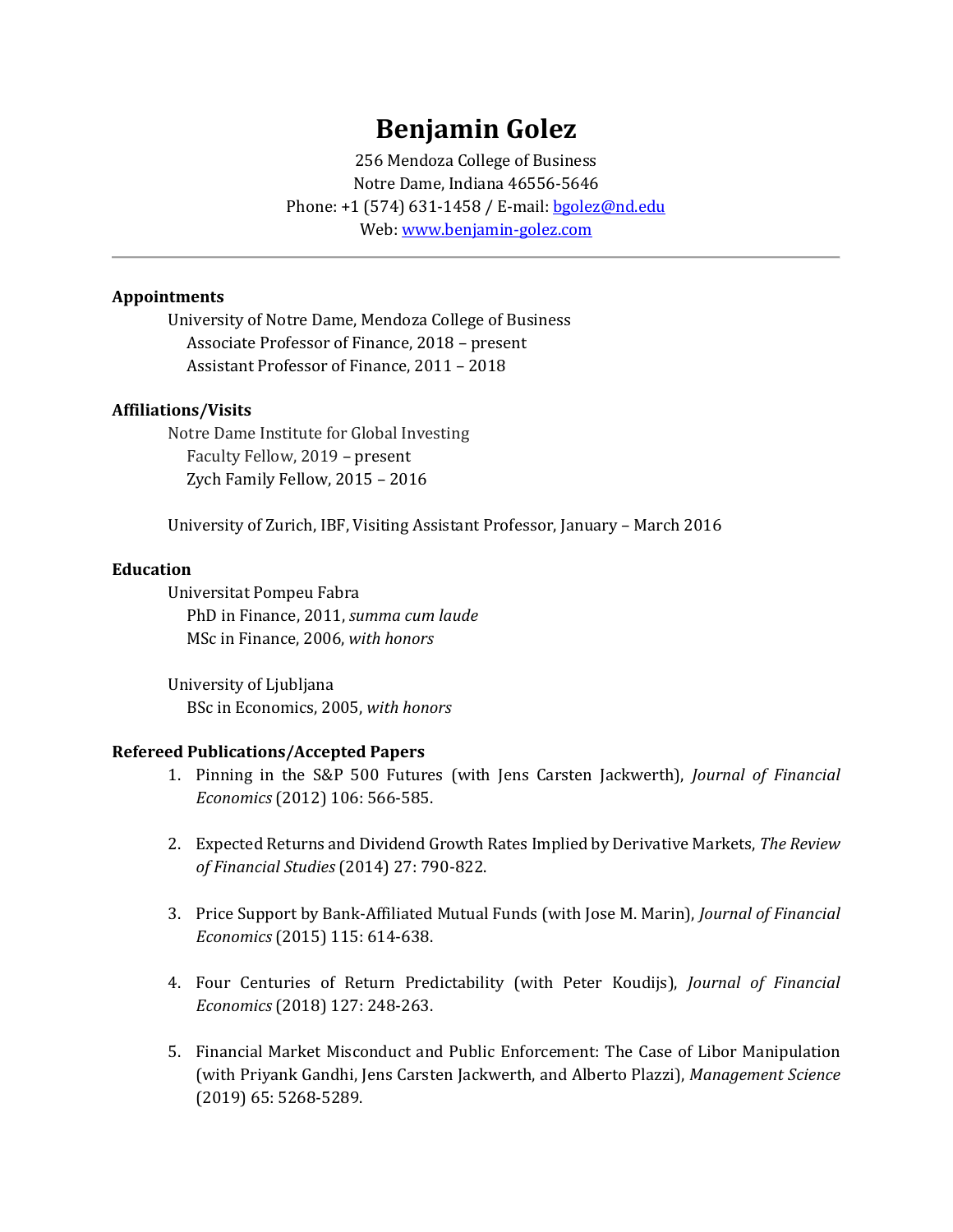- 6. Disagreement in the Equity Options Market and Stock Returns (with Ruslan Goyenko), *The Review of Financial Studies (2022) 35: 1443-1479.*
- 7. Horizon Bias and the Term Structure of Equity Returns (with Stefano Cassella, Huseyin Gulen, and Peter Kelly), *The Review of Financial Studies, accepted for publication*

## **Working Papers**

- 8. Home-Country Media Slant and Equity Prices (with Rasa Karapandza) *Colorado Finance Summit 2018, EFA 2018, AFA 2019, SFS Cavalcade 2019, News & Finance conference at Columbia University 2019 Reject & resubmit, Management Science*
- 9. Horizon Bias in Expectations Formation (with Stefano Cassella, Huseyin Gulen, and Peter Kelly)

*NBER Behavioral 2021*

- 10. Equity Duration and Predictability (with Peter Koudijs) *EFA 2020, AFA 2021*
- 11. Asset Managers as Buyers of Last Resort (with Antonio Emanuele Rizzo and Rafael Zambrana) *MARC 2021, Eastern Finance Association 2021*
- 12. Horizon Effects in Dividend Strip Returns (with Jens Jackwerth)
- 13. Monetary Policy and the Equity Term Structure (with Ben Matthies)

#### **Older Working Papers**

Funding Illiquidity Implied by S&P 500 Derivatives, with Jens Carsten Jackwerth, and Anna Slavutskaya

*2016 WFA*

When Fund Flows Take the Fun (Alpha) Away, with Sophie Shive

#### **Teaching**

#### **Undergraduate:**

Investment Theory (2011 – 2017) Options and Futures (2018 – )

#### **MBA:**

Investments (2014 – 2017) Options and Futures (2018 – )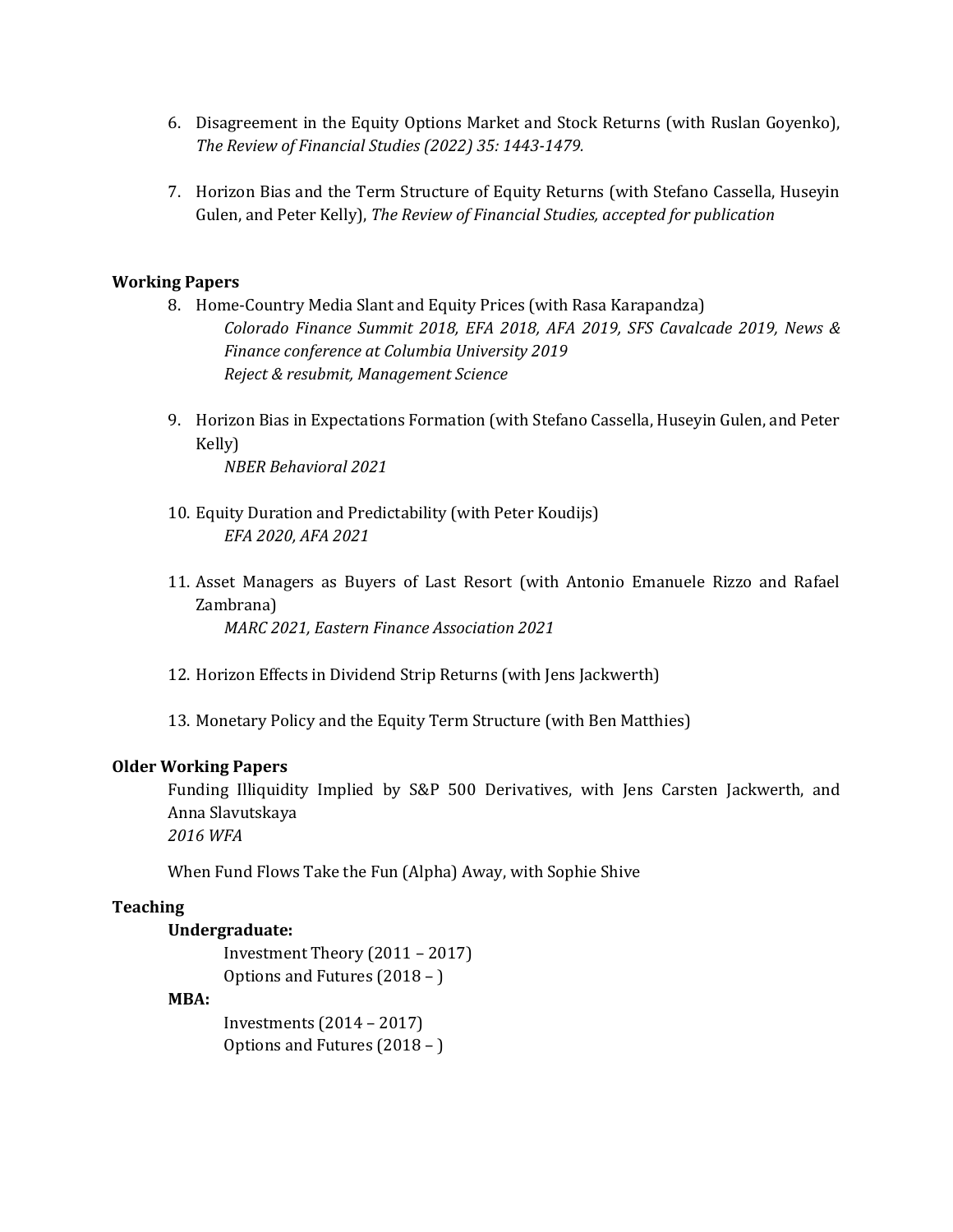#### **Invited Seminars/Conference Presentations/Discussions**

*Invited Seminar Talks:* Rutgers (scheduled, 2022), Baruch College (2021), Univeristy of Texas at Austin (2021), Tilburg University (2021), Vienna Graduate School of Finance (2021), Copenhagen Business School (2019), Lancaster University (2019), University of New South Wales (2018), University of Melbourne (2017), Frankfurt School of Finance and Management (2017), Purdue University (2017), University of Illinois at Chicago (2017), Texas A&M (2017), Georgetown University (2016), Bocconi University (2011, 2016), University of Zurich (2016), University of Konstanz (2014, 2016), USI Lugano (2016), Nova School of Business and Economics (2016), Chinese University of Hong Kong (2016), City University of Hong Kong (2016), University of Hong Kong (2016), European Central Bank (2015), Aalto University (2014), Bank of Slovenia (2012, 2014), University of California, San Diego (2014), Universidad Carlos III de Madrid (2011, 2013), Stockholm School of Economics (2011), CNMV (2011), Erasmus Research Institute of Management (2011), FED Board (2011), Oslo BI (2011), New Economic School (2011), Einaudi Institute for Economics and Finance (2011), Swiss Banking Institute (2010)

*Internal Seminar Talks:* University of Notre Dame (2011-2021), Universitat Pomepu Fabra (2007-2011), London School of Economics (2008), Bocconi University (2010)

## *Recent Conference Presentations (\*presented by a co-author):*

EFA (2021, scheduled), American Finance Association (2021), NBER Behavioral, MARC, Eastern Finance Association

## *Previous Conference Presentations (\*presented by a co-author):*

TAU Finance Conference (2019\*), SFS Cavalcade (2019), Quadrant Behavioral Finance Conference (2019), 4th News & Finance Conference at Columbia University (2019), American Finance Association (2019, 2012), Colorado Finance Summit (2019\*, 2018), European Finance Association (2020, 2018, 2014\*), Western Finance Association Conference (2016, 2015), American Economic Association Conference (2016\*), European Winter Finance Conference (2016), IFSID Conference on Derivatives (2016), Rodney White Wharton Conference (2015), SFS Cavalcade (2015\*), NBER Summer Institute, Asset Pricing (2015\*), CEPR Asset Pricing Meeting (2015\*), Wabash River Conference (2019\*, 2015, 2013), BYU Red Rock Conference (2015\*), CFA Institute: Financial Market Misconduct (2014), Stanford Institute for Theoretical Economics (2014\*), CEPR Asset Pricing Meeting (2011), Eastern Finance Association (2010), SAEe (2010), Campus for Finance (2009), European Doctoral Program Jamboree (2009), 12th Conference of the Swiss Society for Financial Market Research (2009), European Finance Association Doctoral Tutorial (2009)

*Conference Discussions:* UT Dallas Conference (2018), FMA (2018), ITAM Finance Conference (2016), European Finance Association (2016, x2), Financial Management Association (2016), IFSID Conference on Derivatives (2015), UNC's Roundtable for Junior Faculty in Finance (2012), 12th Conference of the Swiss Society for Financial Market Research (2009)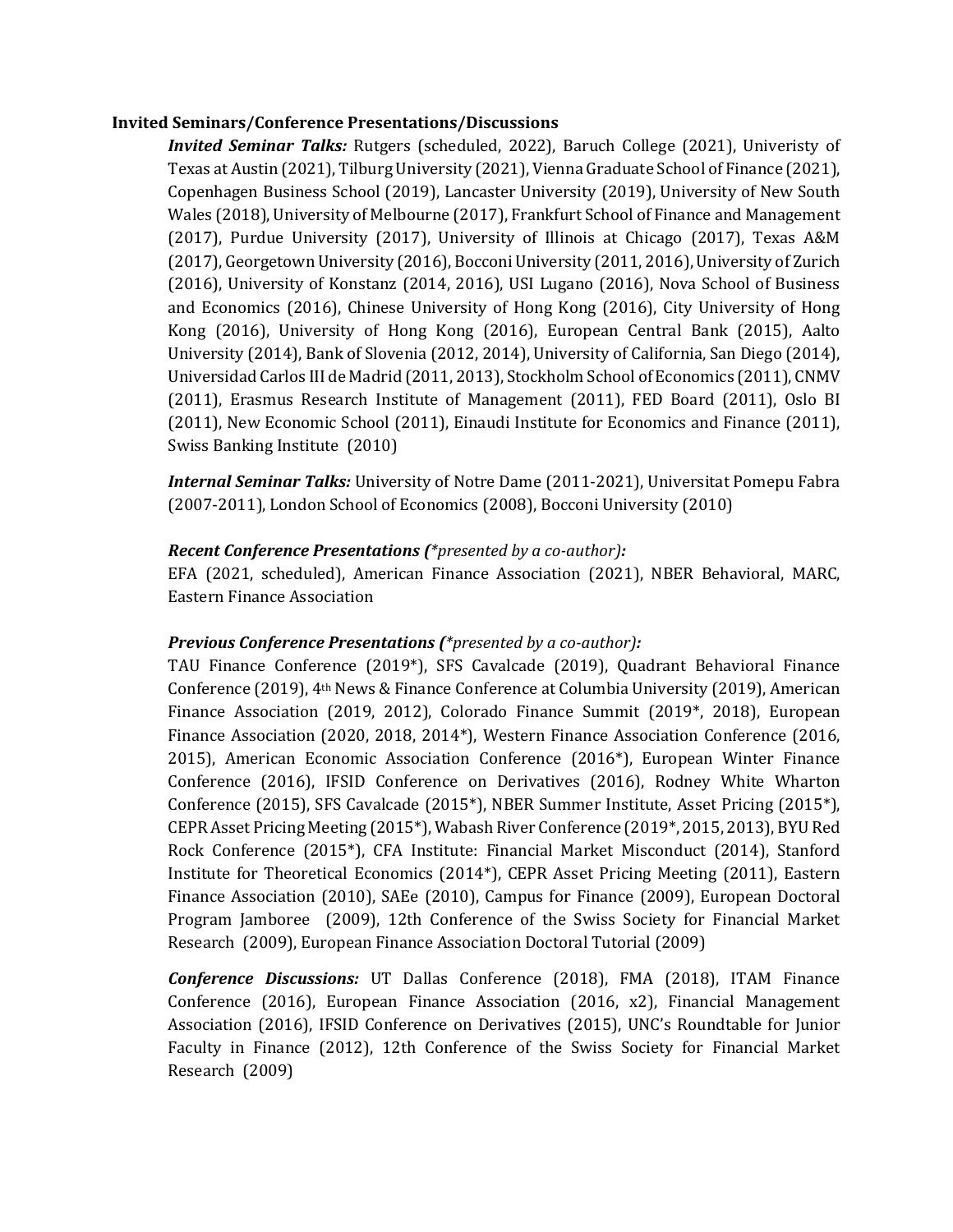## **Other Academic Activities**

*Refereeing:* Journal of Finance, Review of Financial Studies, Economic Journal, Journal of Financial and Quantitative Analysis, Management Science, Review of Finance, Review of Asset Pricing Studies, Journal of Applied Econometrics, Journal of Banking and Finance, Journal of Financial Markets, Journal of Money, Credit, and Banking, Journal of Empirical Finance, Economics Letters, European Journal of Finance, Finance Research Letters, Empirical Economics, Bank of Slovenia Bulletin

*Conference Program Committees:* Western Finance Association (2021, 2022), European Finance Association (2014, 2015, 2016, 2017, 2018, 2019, 2020, 2021), Midwest Finance Association (2016, 2020, 2021)

*Professional Membership:* American Finance Association

## **Media Mentions**

Corporate executives reap millions from Reddit stock frenzy. *CBS News*. January 30, 2021. Why Asset Managers Step Up as "Buyers of Last Resort" for Their Brokers. *Institutional Investor.* June 25, 2020

Do Price Multiples Predict Market Returns? *ETF.com*. April 3, 2017

Murallas Chinas en Espana. *Nada es Gratis*. November 3, 2015.

A Battle for the Stock Market's Soul. *Bloomberg View*. September 3, 2015

An Apple Conspiracy? Theories on That \$500 Close. *BloombergBusinessweek*. January 22, 2013.

Conflicts of interest under the UCITS IV directive. *CFA Institute*. September/October 2011. Bank-owned funds 'used as props'. *Financial Times*. October 31, 2010.

## **Scholarships and Fellowships**

| 2015-2016                                                                         | Zych Family Fellow (\$10,000 data grant), Notre Dame Institute for Global |  |
|-----------------------------------------------------------------------------------|---------------------------------------------------------------------------|--|
| Investing                                                                         |                                                                           |  |
| 2008-2011<br>Spanish Ministry of Education and Innovation Fellowship for Graduate |                                                                           |  |
| <b>Studies</b>                                                                    |                                                                           |  |
| Bank of Slovenia Scholarship<br>2007-2008                                         |                                                                           |  |
| Universitat Pompeu Fabra Teaching Assistant Fellowship<br>2006                    |                                                                           |  |
| 2005<br>Nova Ljubljanska Banka Scholarship                                        |                                                                           |  |

## **Honors and Awards**

| 2018 | Office of the Dean Mission Award                                       |
|------|------------------------------------------------------------------------|
| 2017 | James Dincolo Outstanding Undergraduate Professor Award, Department of |
|      | Finance, University of Notre Dame                                      |
| 2009 | Chicago Quantitative Alliance Prize for best EFA/EIASM Doctoral        |
|      | <b>Tutorial Paper</b>                                                  |
| 2009 | NASDAQ OMX Prize for best EFA/EIASM Doctoral Tutorial Paper            |